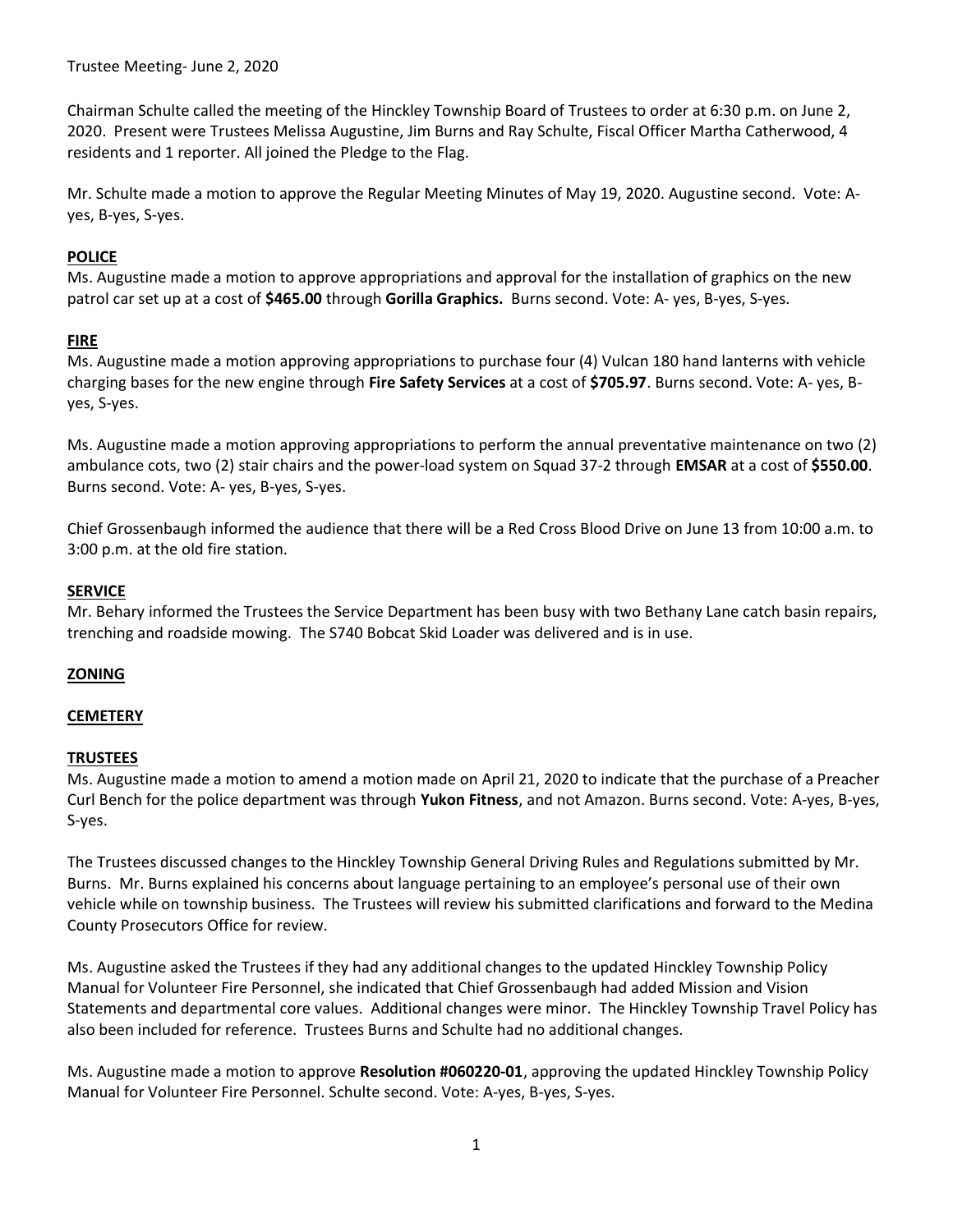# Trustee Meeting- June 2, 2020

Ms. Augustine reminded everyone submissions for the Township E-newsletter are due by the end of the month.

A discussion regarding whether or not to open the town hall to the public led to a determination that the administrative office would be open to the public during regular business hours, but that hall rentals would remain unavailable. The Trustees cited the necessity to deep clean after each use a being cost-prohibitive at the present time.

Mr. Burns informed the Trustees that he has received a quote from FMD Architects for services to prepare a Request for Proposal (RFQ) for the replacement of the old fire department bay doors on the front of the administration building. The quote is a \$4,000.00 base price and \$130/hour for additional services. He is expecting another quote. Ms. Augustine asked why this process is different from the process for the community center architectural design. Mr. Schulte replied that this project proposal is a necessary replacement to reduce heating costs within the old fire station bays. Ms. Augustine asked if the two façade designs could be put out for public review. Trustees Schulte and Burns replied that it would be beneficial to complete the RFQ and then solicit additional feedback.

Mr. Burns reported that C & M has almost completed the Kobak Field improvements. He mentioned that the gravel intended to be installed between K-1 and K-2 was installed at another location. If additional gravel is required it will be installed at a later date.

Mr. Burns presented a Draft Bid Package for the Administrative/Police Department's septic system replacement. The Trustees discussed several items requiring clarification by the Medina County Prosecutors Office for the final document. They were as follows:

- 1. Bid document availability: It was agreed that electronic bid documents be available and hard copies available at a reasonable fee. It needs to be determined how vendors will be noted for electronic bid documents.
- 2. An estimated timeline of formally approving releasing the bid documents will be made at the June 16, 2020 Regular Trustee Meeting with advertisement in the Medina Gazette on June 17, 2020. It was determined that four-weeks would be allowed for interested parties to prepare and submit their bids to the Township.
- 3. It was agreed that contractors will provide a 2-year warranty on their work.
- 4. Mr. Burns proposed a liquidated damage fee of \$250.00 a day if the project completion extends seven days beyond the stated completion date range.

Chief Centner raised his objection to the 50/50 shared costs between the General Fund (Administrative) and the Police Fund. He stated that he had agreed previously when the cost was estimated at \$40,000, rather than the current \$80,000 estimated project cost. He added that he does not feel it is fair for the police to have to pay into the additional costs required for the larger capacity tank to be included for any future community center expansion of the old fire station. Fiscal Officer Catherwood replied that Chief Centner had previously agreed to the shared cost, and, in fact last year's estimate had been in the \$100,000.00 range. This issue had been discussed publicly and in a number of conversations between former trustee Lutzko, Centner and Catherwood. Mrs. Catherwood added that the project had already been budgeted for the 50/50 shared cost and the police department staffs 24/7 and utilizes the system more than the limited hours of the Administration Building. It was agreed to determine what the estimated additional cost of the larger capacity tank is.

Mr. Schulte made a motion to approve appropriations for necessary upgrades to Zoning Inspector Wilson's computer through Lighthouse Solutions Group LLC at a cost of \$189.00. Augustine second. A-yes, B-yes, S-yes.

Mr. Schulte informed the Trustees that the Todd Rebick nuisance violation has been completed. He relayed information that one of Mr. Rebick's vehicles has been placed on the neighboring Kowalski property. Mr. Schulte explained that the Kowalski property is also a nuisance property and recently lost a court case filed by the Medina County Health Department. Despite the outcome of the court case, Mr. Schulte feels that the property will remain a nuisance and asked the Trustees if they would consider initiating the nuisance abatement process recently